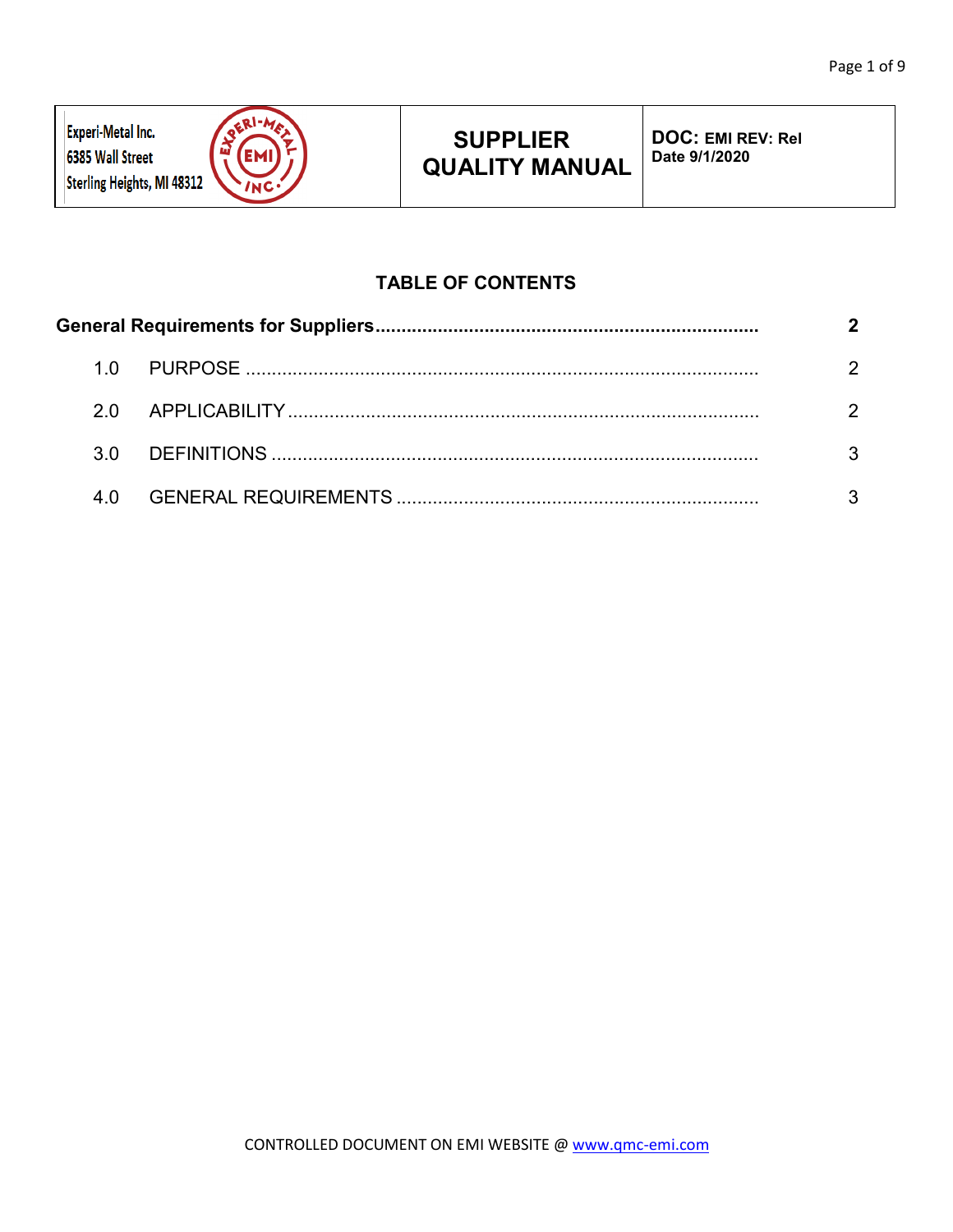## SUPPLIER QUALITY REQUIREMENTS

## **RECORD OF REVISIONS**

| Rev                           | Date           | Initiator  | Description     | Pages |  |  |  |
|-------------------------------|----------------|------------|-----------------|-------|--|--|--|
| <b>REL</b>                    | $9 - 1 - 2020$ | J. Bowdler | Initial release | N/A   |  |  |  |
|                               |                |            |                 |       |  |  |  |
|                               |                |            |                 |       |  |  |  |
|                               |                |            |                 |       |  |  |  |
|                               |                |            |                 |       |  |  |  |
|                               |                |            |                 |       |  |  |  |
|                               |                |            |                 |       |  |  |  |
| SUPPLIER QUALITY REQUIREMENTS |                |            |                 |       |  |  |  |

## **Purchase Order Supplement**

# **GENERAL REQUIREMENTS FOR AEROSPACE SUPPLIERS**

#### <span id="page-1-0"></span>**1.0 PURPOSE**

This document establishes the Experi-Metal, Inc. (EMI) quality system requirements for all suppliers when the purchase order Product Code is listed as PPAERO or MATLAERO on the purchase order issued by EMI. All written and oral communications with the supplier as well as the supplier's specifications, procedures, and reports shall be in English.

#### <span id="page-1-1"></span>**2.0 APPLICABILITY**

<span id="page-1-2"></span>This SUPPLIER MANUAL will be identified as a purchase order requirement on all EMI purchase orders when procuring products for EMI aerospace/defense customers (Product code PPAERO/MATLAERO). Suppliers will be responsible for implementing all the requirements of this manual in addition to the specific requirements defined by the purchase order. The supplier shall flow down these requirements to sub-tier suppliers when they are used. Acceptance by EMI auditor, source-inspector, receivinginspector, engineer, or any other representative of EMI does not relieve the supplier of their responsibility to furnish products or services that conform to all purchase order requirements. In the event that the purchase order conflicts with the requirements of this document, the purchase order will supersede this document.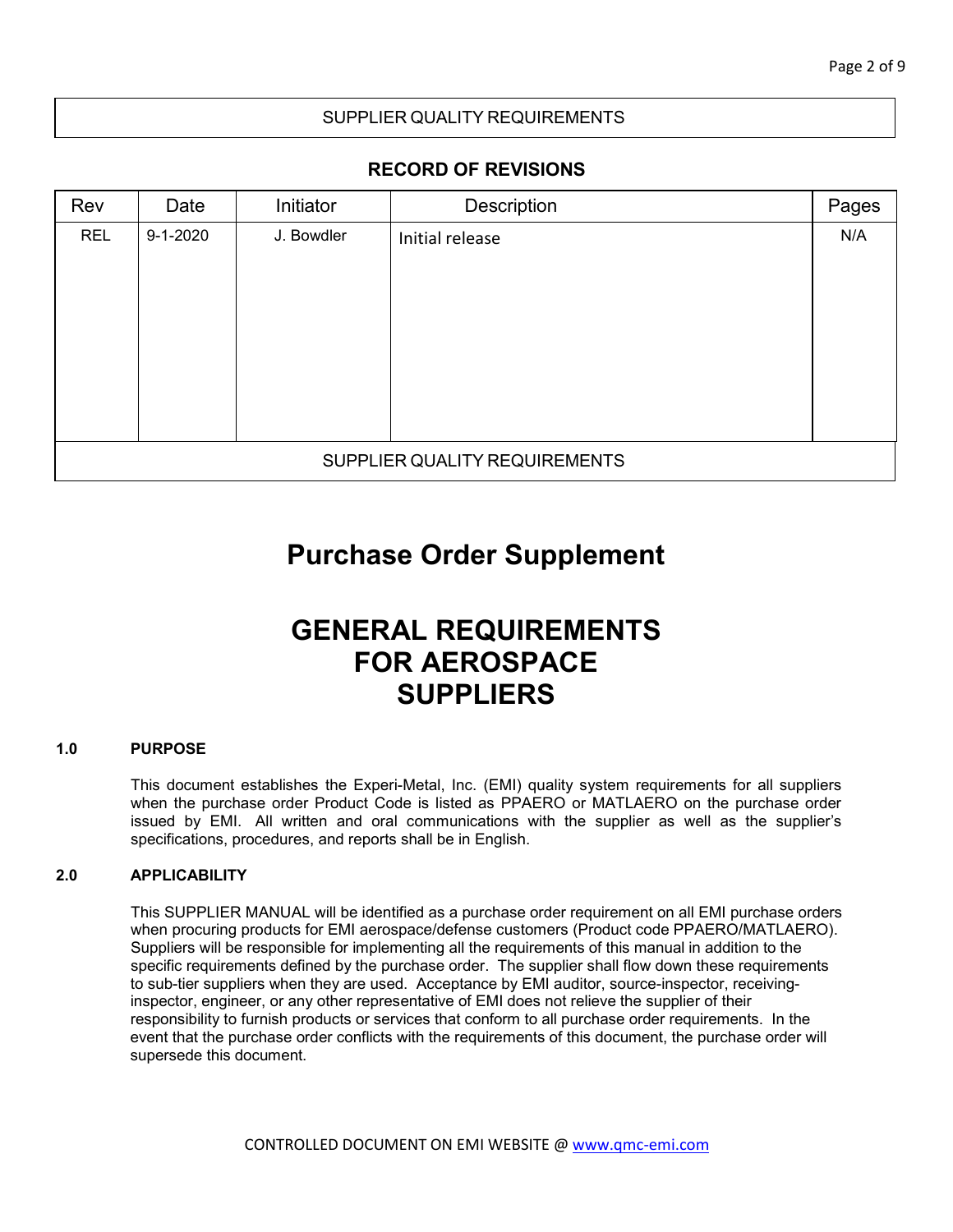#### **3.0 DEFINITIONS**

**Group 1**: Functional Hardware that cannot be verified at EMI.

**Group 2**: Unless otherwise stated on the purchase order, product made to EMI drawings or EMI's customer drawings or specifications that are not Group 1.

**Group 3**: Standard and/or catalog components (NAS, MS, etc.).

**Supplier**: The seller to EMI who provides a product or service in accordance with purchase order agreement.

**Sub tier Supplier**: A direct supplier to EMI's supplier.

**EMI**: A buyer and/or representative of EMI, otherwise known as the buyer.

**Purchasing Agent**: An agent of EMI authorized to negotiate and issue contracts on behalf of EMI.

**Purchase Order**: A contract between EMI (buyer) and its supplier (seller) for the procurement of products or services.

**Key Control Characteristics (KCC)**: An attribute or feature whose variation has a significant effect on product fit, form, function, performance, service life, or producibility that requires specific actions for the purpose of controlling variance as identified on the Engineering drawing or the EMI process sketch.

**Vendor Material Review Record (VMRR)** is a request from supplier to EMI for material review disposition.

#### **4.1 GENERAL REQUIREMENTS**

**IMPORTANT:** EMI's Purchase Order number must appear on all invoices, shipping papers, containers & correspondence. Goods are subject to EMI's inspection and approval. If shipment will be delayed for any reason, the supplier must advise EMI's buyer immediately, stating all the necessary facts. To avoid errors, review specifications and requirements carefully and if unable to complete orders as written the supplier must notify EMI promptly.

**Upon acceptance of an order, the supplier agrees to all the requirements that are applicable as stated in this Supplier Manual.** Suppliers are responsible to apply document control when a new revision of the manual is received. If the document is not available on the EMI website, then consider the last hard copy sent by the buyer as the latest revision level.

#### **Supplier Quality Management System Requirements**

All EMI suppliers and supplier candidates must demonstrate compliance to the following quality standards, as applicable: Exceptions will be identified in EMI's Approved Supplier List:

- **AS 9100**: Manufacturers
- **AS 9120**: Distributors.
- **NADCAP**: Special Processors.
- **ANSI/NCSL-Z540.3 or IEC/ISO17025**: Calibration Laboratories

#### **4.2 EMI's Special Processor Definition**

Any of the processes listed below that are performed in accordance with an applicable specification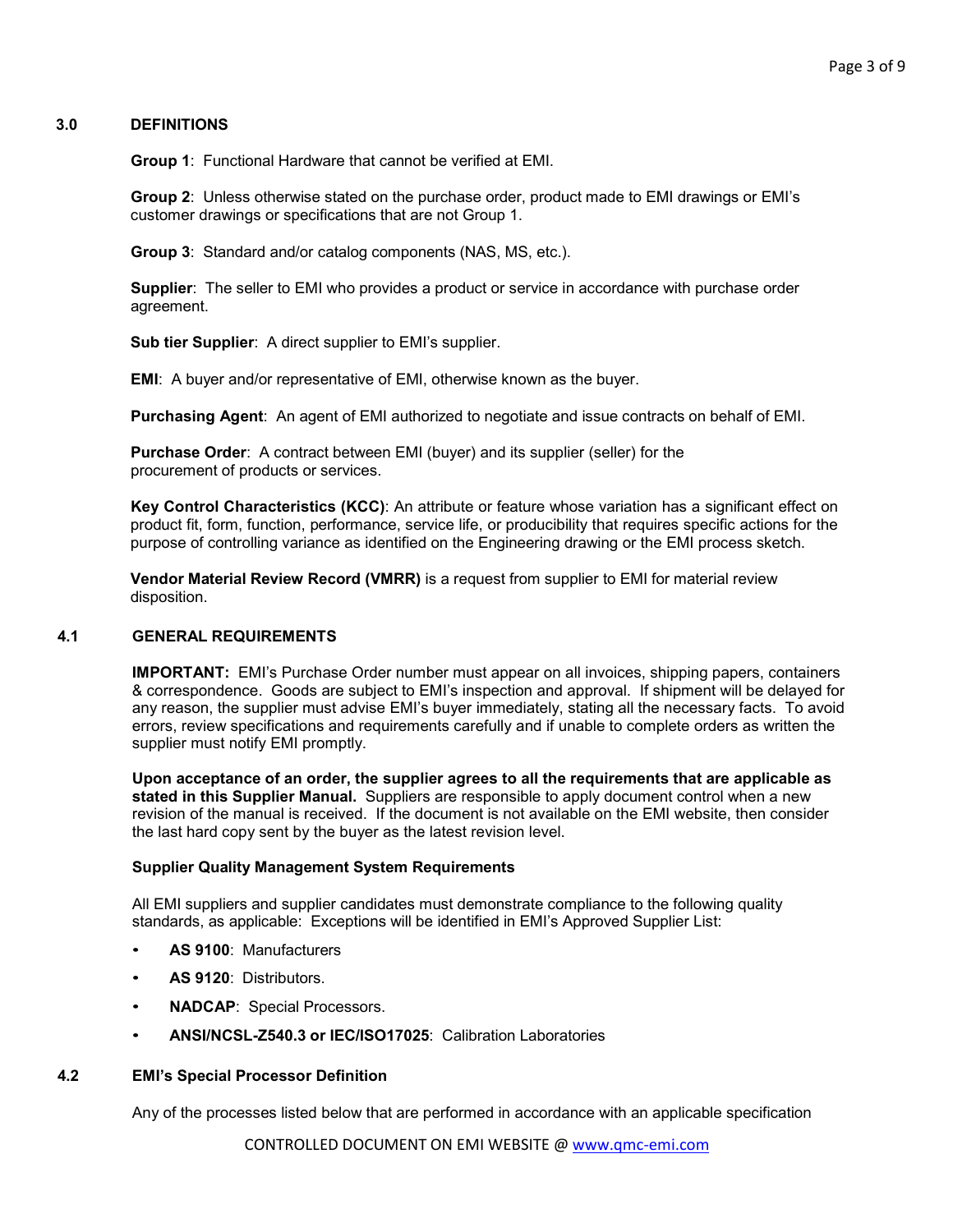(Military, AMS, ESS, etc.) are defined as special processes and requires NADCAP accreditation except where noted:

- Welding (fusion welding, electron beam welding, laser welding, resistance welding, torch and induction brazing, and furnace brazing)
- Soldering (NADCAP accreditation is not required, EMI approved only)
- Chemical Processing (etching, chemical milling, chemical film, passivation, plating, and anodizing)
- Heat Treating (normalizing, solution heat treating, nitriding, annealing, stress relieving, hardening, tempering, and carburizing)
- Non-Destructive Testing (i.e., penetrant, magnetic particle, ultrasonic, or radiographic)
- Testing (metallurgical, chemical)
- Surface Enhancement (shot peen)
- Electrical Discharge Machining (NADCAP accreditation is not required, EMI approval only).

#### **4.3 Quality System Status**

The Supplier shall notify EMI regarding any change of certification status within 48 hours (including failing an audit). Notification to be sent via email to EMI.Supplier.Quality@qmc-emi.com.

Changes in the supplier's management, ownership, location/address, and/or quality system may require EMI quality re-approval. It is the responsibility of the Supplier to provide to EMI Supplier Quality Engineering a written statement of any of these changes within (30) days of change.

### **4.4 Source Inspection**

The supplier is responsible for meeting all purchase order requirements including the requirements of this document. When a supplier's performance fails to comply with specified requirements, EMI may impose source inspection at the supplier's facility at the supplier's expense. EMI reserves the right to debit the supplier's account to compensate for EMI inspection or related activities that take place as a result of a supplier's lack of performance, or capability to supply conforming product or services. Source inspection may also be part of a contract as a EMI customer requirement and in this case the same applies if imposed due to failing to comply. If EMI customer source inspection is required the PO will reflect this requirement.

#### **4.5 Approved Source List**

Unless otherwise specified on the purchase order, suppliers listed in EMI's ASL may subcontract work to their approved suppliers for Group 1, Group 2 and Group 3 items, and are fully responsible for the control of those suppliers, including flow down of the applicable requirements from EMI's purchasing documents, including critical items and key characteristics where required. Sub-tier suppliers who are performing special processes for Group 1 and Group 2 must be NADCAP approved or on EMI's customers' ASL. Contact EMI Buyer if approved sources are not defined on the order or if approved suppliers are not available. Sub-tier suppliers may not subcontract any EMI works to their suppliers. Suppliers or sub-tiers providing Group 3 hardware are exempt from the NADCAP or EMI approved special processors requirement.

## **4.6 Right of Access**

The supplier shall grant EMI, its customers, and regulatory authorities the right of access to applicable areas of all facilities at any level of the supply chain involved in the order and to all applicable records. The supplier shall flow down this right of access clause to all sub-tier and raw material suppliers through the supplier's purchasing system.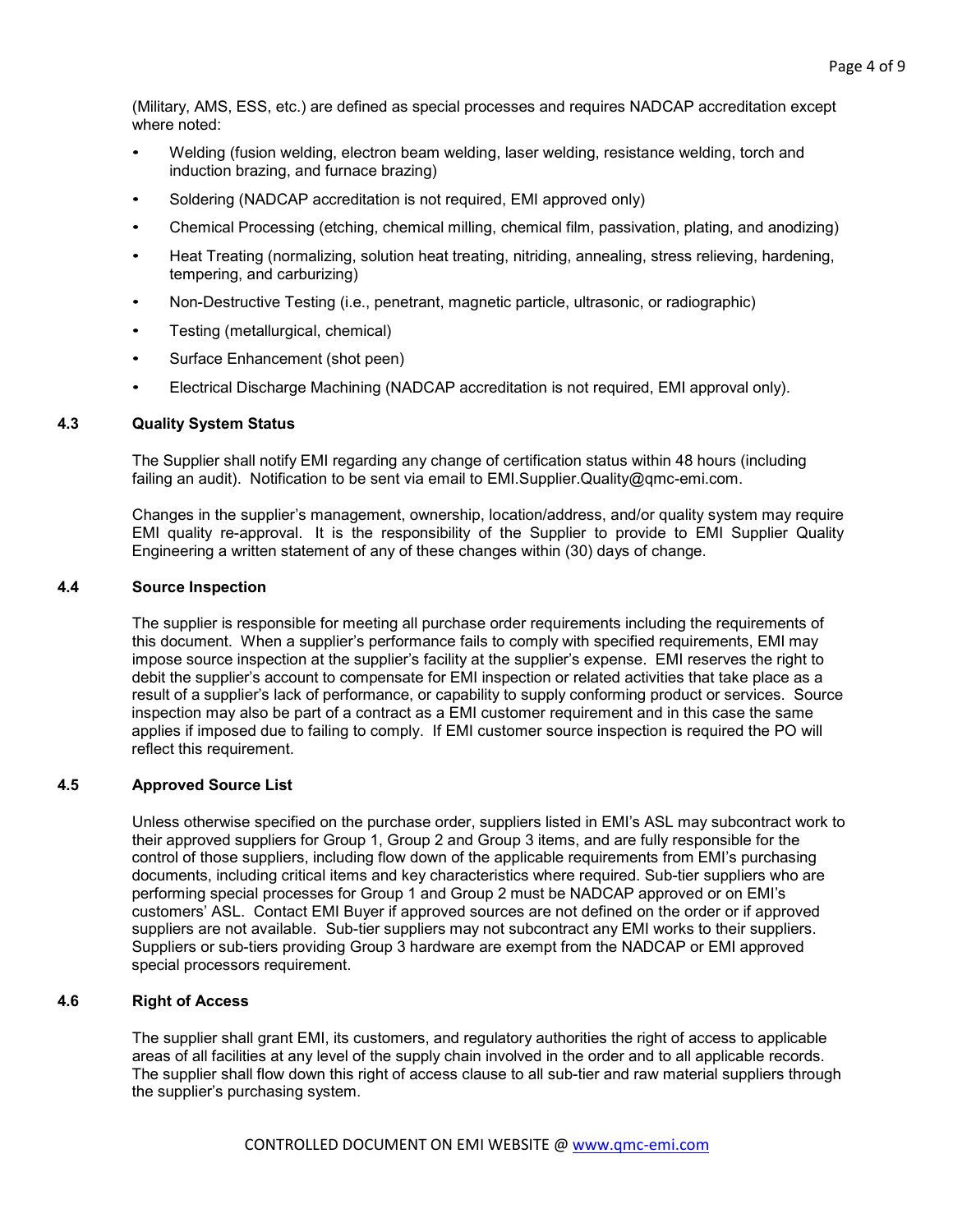#### **4.7 Working with Specifications**

When specifications are called out on drawings, the EMI process sketch, or the purchase order (PO), the supplier must ensure they are working to the correct specifications and revisions. Revisions are in effect at the time of PO issuance. If the specification cannot be met contact the EMI representative for resolution.

#### **4.8.1 Source of Specification Control Designed Articles**

All items controlled by a Source Control Drawing or Specification Control Drawing, (SCD) utilizing the supplier's designed article shall be of the configuration depicted and described on the SCD. The supplier shall not make any changes to their design that conflicts or violates any of the requirements of the SCD without obtaining EMI's engineering approval. Any change to the supplier's design, materials, processes, suppliers, or facilities for an SCD item requires a formal written notification to EMI's Purchasing Agent. Suppliers that are providing purchased items to an SCD may utilize their own approved sources except for special processes called out by specification number on the SCD, in which case the supplier must use the EMI's customers ASL or NADCAP Approved Sources.

EMI Review of Supplier Documentation: The supplier shall make all drawings, associated lists, and other engineering documentation establishing the configuration design of the purchased item, available for buyer review and approval at seller's facility when directed by EMI buyer.

#### **4.8.2 No Change Clause**

Seller shall make no change in design, materials, manufacturing location, manufacturing processes, or sources of supply, after buyer's acceptance of the first production test item or after acceptance of the first completed end item, without written approval.

#### **4.8.3 Delivery Documentation**

The supplier shall provide all certifications and test data as required by the purchase order or the EMI process sketch. All certifications and test data shall be in the English language stating the acceptance for each item delivered in accordance with the purchase order/contract. The documentation shall be submitted electronically into EMI's documentation portal prior to shipment unless alternate method approved by EMI. A certification of conformance must be submitted with every shipment and be signed by the supplier's quality representative who can attest to the conformance of the articles and shall include the signatory's title and date. This does not preclude the use of electronic stamps or signatures and, therefore, EMI, will allow electronic stamps and signatures from its suppliers on certifications.

It is the supplier's responsibility to assure that special processes are performed by EMI's Customers' approved sources.

The Certificate of Conformance shall include the following information:

- **4.8.3.1** EMI purchase order.
- **4.8.3.2** Part number and revision as listed on the PO.
- **4.8.3.3** EMI part number and revision.
- **4.8.3.4** Quantity shipped.
- **4.8.3.5** Supplier's name.
- **4.8.3.6** Supplier's address.
- **4.8.3.7** Statement of conformance attesting to the conformance of the article(s).
- **4.8.3.8** DFAR statement per paragraph 4.20 (when specialty metals apply).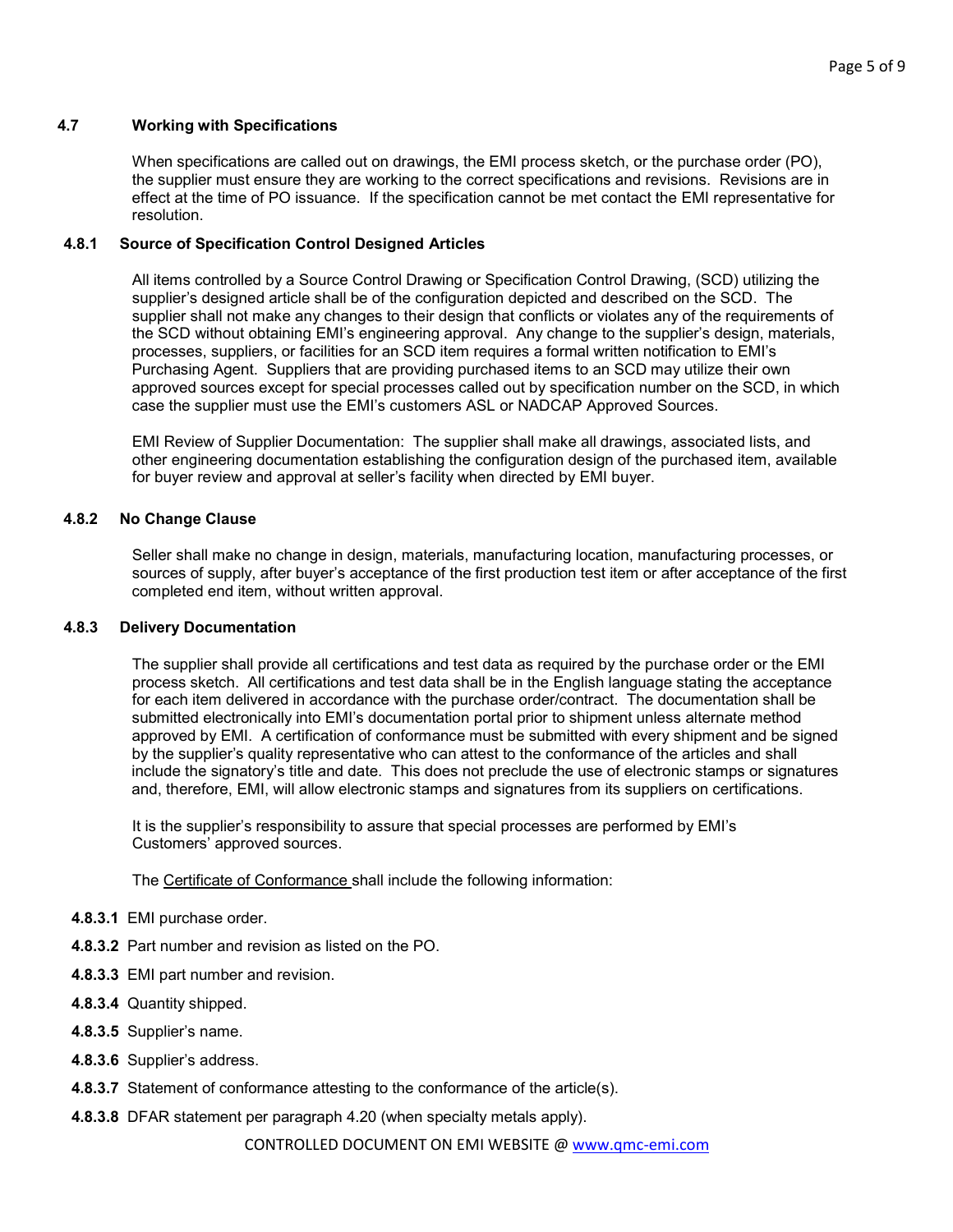#### **4.8.3.9** Serial numbers (when required by drawing, may be on test data).

**4.8.3.10** Manufacturer's name and lot date code (if applicable) for purchased components.

#### **4.9 Latent Defect Reporting**

In the event a condition is discovered that affects previously delivered product, the supplier shall notify EMI of the condition within 48 hours of discovery. Notification shall be in the form of an email addressed to EMI. Supplier. Quality@qmc-emi.com. The email must include all pertinent information concerning the condition (i.e., part numbers, serial numbers, quantities, time frame, description of condition), and the corrective action taken to prevent recurrence.

#### **4.10 Material Review Submittals, Deviations Waivers, Work transfers**

Suppliers must comply to all purchase order requirements, including any document, specification, sketch, drawing, standard, or instruction specified in the purchase order. A supplier may request approval to waiver from the requirements of the purchase order or deviate from those requirements prior to product realization. No transfers of work shall take place unless approved by EMI engineering.

#### **4.11 Vendor Material Review Records**

Any request for material review action for nonconforming product on a EMI order must be submitted to EMI Supplier Quality Manager. Only when a supplier has obtained a disposition via a Non-Conforming form from EMI with a disposition that allows the supplier to ship the product to EMI. The supplier shall reference the Non-Conforming form number on the Certificate of Conformance document. The request must be accompanied with a corrective action.

### **4.12 Change Request (ECR)**

To request a change to a EMI drawing or specification requirement, the supplier may submit an Engineering Change Request (ECR) that can be submitted to EMI Engineering through the Purchasing Agent. Only when the ECR is approved by Engineering, and with a corresponding purchase order change notice reflecting the change, the supplier may ship the product to EMI. The ECR form and instructions may be obtained by contacting EMI buyer.

Approval of ECR's will be contractually binding through a Purchase Order Change, which reflects the requested change.

#### **4.13 Quality Records**

The supplier shall establish and maintain a record-retention system that will ensure quality records are retained for a minimum of 15 years and 40 years for space/flight safety, critical/major rotor parts after product shipment (unless otherwise specified on the PO). All test records shall be maintained for a minimum of 20 years. Prior to discarding any quality record, the supplier shall contact EMI's Quality Manager and obtain written approval.

#### **4.14 Conformity Requirements**

Requirements for FAA conformity will be communicated through EMI Purchase Orders.

#### **4.15 Age Sensitive, Life-limited Parts**

Parts shall be segregated by manufacturing lot/cure date when shipped to EMI. Suppliers must provide product to EMI with at least 25% remaining shelf life or as directed in PO.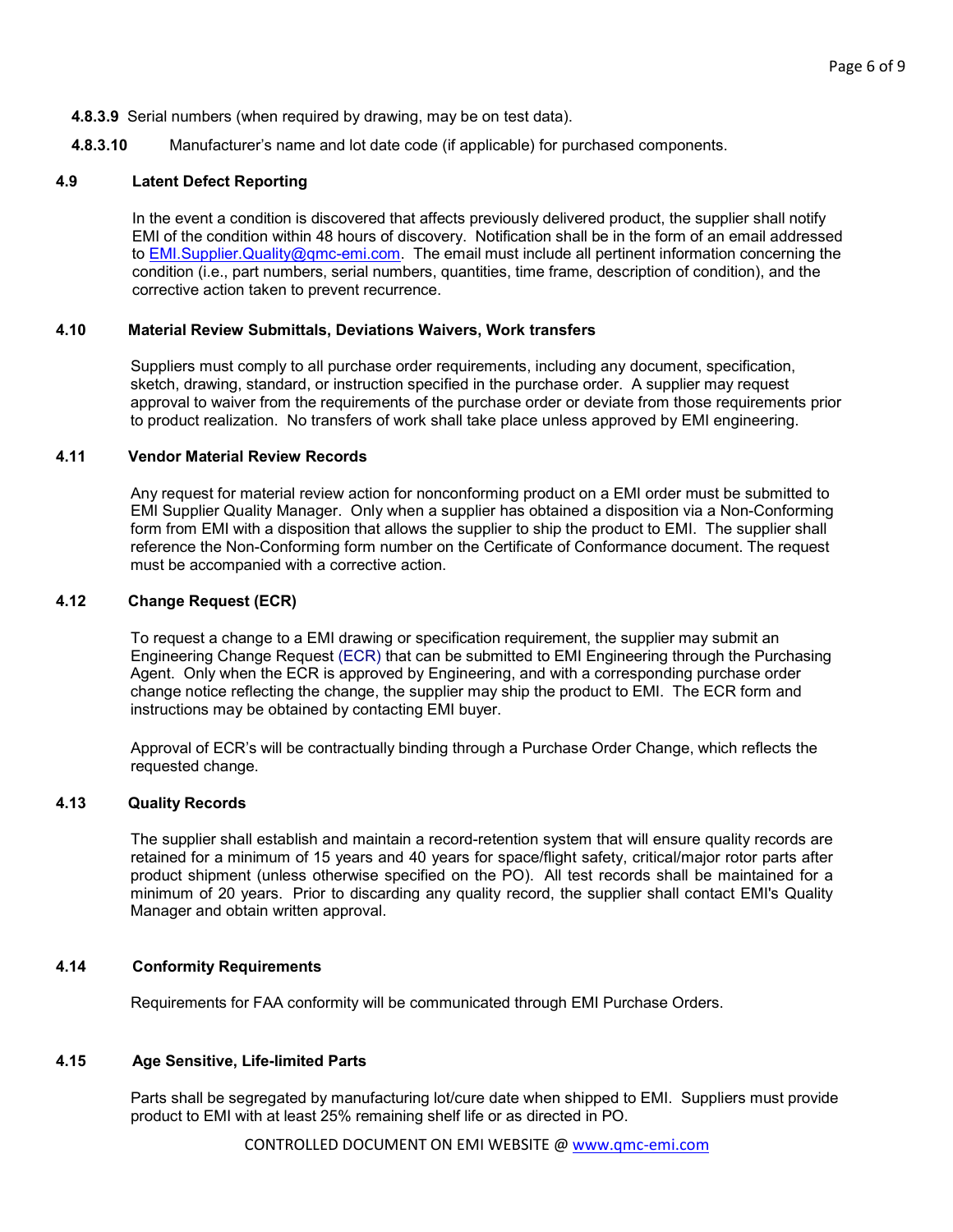Each container shall be labeled with part-number, revision, part name, quantity, manufacturer name, manufacture date code, lot or batch number, cure/mix date and expiration date.

Suppliers shall ensure that there is a FIFO system and a procedure in place to control and document the temperature storage conditions and shelf life requirements for applicable materials.

#### **4.16 Code of Conduct**

Suppliers are required to abide by the latest GKN Aerospace Code of Conduct which is available their website.

#### **4.17 Control of EMI Supplied Product and Tools**

- Product Control: The supplier shall establish and maintain a documented procedure to identify, store, control, account for inventory balance, and maintain EMI supplied material or articles that are provided for the supplier to incorporate into EMI procured articles. Any such product that is lost, damaged, or is otherwise unsuitable for use shall be recorded per the supplier's internal procedure and submitted to EMI.
- Excess EMI Furnished Material: The supplier shall contact the Purchasing Agent to obtain disposition instructions for excess EMI furnished material.
- Certification of EMI Furnished Material: Strict accountability of the material furnished for this order must be maintained. A certification stating that the parts were manufactured from the material furnished by EMI is required.
- Tool Control: The supplier is responsible for proper storage, control, monitoring for life, and handling of EMI tools as well as protection against damage or affects from the environment. The supplier also is responsible to maintain the identification and whereabouts of the tools, as appropriate, to assure its intended use and recall when needed.
- Notification of Tooling Condition: The supplier shall advise EMI Purchasing and Procurement Quality Assurance in writing when the condition of the tool is worn or damaged such that it may affect the ability to produce conforming product. The supplier must advise EMI purchasing with sufficient time in advance to allow EMI to disposition the tool by repair or replacement and assure continuity of part supply without the need for deviation from specifications
- Batch Management and First-in-First-out (FIFO): Supplier will maintain positive control, segregation, and identification of furnished material to be incorporated into procured articles that include EMI assigned batch numbers. The supplier will use product in a FIFO sequence and report to EMI in their shipping paperwork the EMI assigned batch numbers that were used in the manufacture of the procured articles.

#### **4.18 Direct Shipment to Customers**

EMI does not allow any supplier to "Direct Ship" to customers. All shipments must be shipped to EMI to be processed through EMI's quality system. It is the supplier's responsibility to contact the Purchasing Agent for a written authorization for exception to this rule prior to making any customer direct shipment.

#### **4.19 Submission of Electrical Discharge Machining (EDM) or Other Metallurgical Test Specimens**

EDM is prohibited on EMI design detail parts unless specified on the drawing and approved by EMI in accordance with ESS008. Unless otherwise specified on the purchase order, all metallurgical lab samples required to be submitted to EMI for approval prior to processing must be submitted to the Purchasing Agent identified on the purchase order. The Purchasing Agent will forward the samples to the metallurgical lab and return the results to the supplier.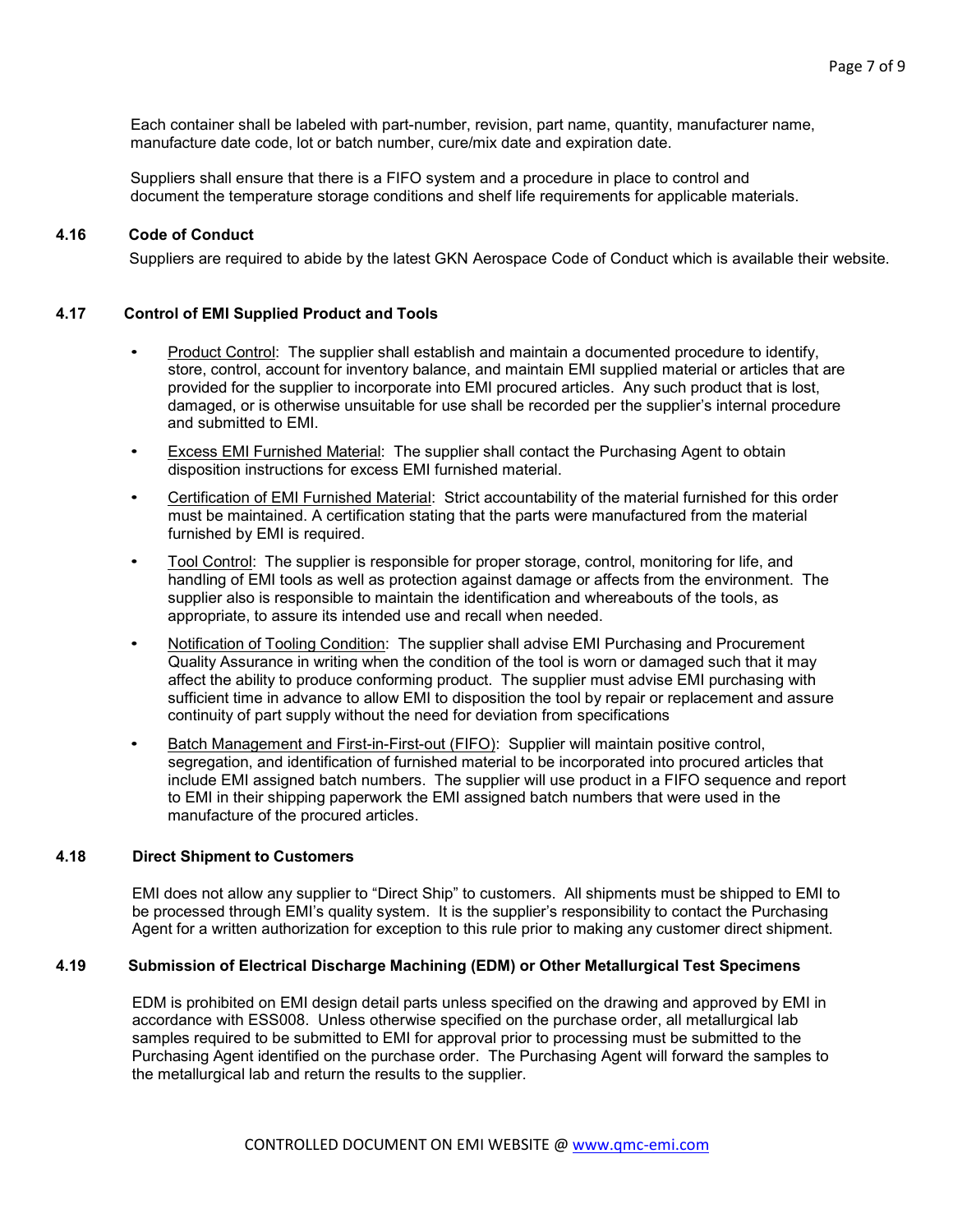#### **4.20 Preservation, Packaging, and Shipment**

Unless otherwise specified on the purchase order, the supplier shall incorporate good commercial standard practices for the preservation, packaging, and shipment to preclude damage to products, with not metal to metal contact during shipment to EMI or deterioration while in storage at EMI. Identification on packages shall include the PO number and line item to which they apply. Use of staples paper clips, or other potential foreign object debris (FOD) is prohibited in the part direct packaging.

### **4.21 Foreign Object Damage/Debris, Counterfeit Parts Avoidance, Awareness requirements**

Unless otherwise specified on the purchase order, the supplier shall establish and maintain a Foreign Object Damage (FOD) and Counterfeit Parts Avoidance programs that meets the requirements for aerospace applications.

Suppliers must ensure that persons (employees) are aware of:

- Their contribution to product or service conformity
- Their contribution to product safety
- The importance of ethical behavior

### **4.22 Specialty Metals**

When the end customer is the US government/military, any specialty metals, incorporated in articles delivered under a EMI purchase order, shall be subject to DFARS 252.225.7014 Restriction on Acquisition of Specialty Metals and DFARS 252.225-7009 Restriction on Acquisition of Certain Articles Containing Specialty Metals.

This clause does not apply to Specialty Metals melted in a qualifying country (as defined in DFARS 225.872-1) or incorporated in an article manufactured in a qualifying country. The supplier shall insert the substance of this clause in all their purchase orders to their sub-tier sources where specialty metals applies.

The following Specialty Metals (DFARS) certifications are required:

- Assembly Suppliers: The supplier's certification of conformance must state: "All specialty metals contained in the product being shipped conform to the DFARS requirements". Supplier must maintain the actual mill certifications at their facility.
- Detail Parts and Standard Hardware Suppliers: A copy of the mill material certification must state the melt source and be sent in with each shipment of the product containing Specialty Metals.

## **4.23 Procurement of Castings and Forgings**

Suppliers must demonstrate a successful quality management system for managing their subtier sources and for inspection and testing of castings and forgings to obtain approval to procure these items for EMI or EMI's customers. The supplier shall not procure castings or forgings unless process approval to do so is granted by EMI Buyer and assure these are purchased by an approved source.

## **4.24 Country of Origin**

Commercially Available Off-the-Shelf Items, domestic end product, qualifying country end product, and foreign end product, as referenced in this paragraph, are defined as per DFARS 252.225-7001 Buy American Act and Balance of Payments Program.

If the item supplied does not qualify as a Commercially Available Off-the-Shelf Item (COTS), the supplier must include the following statement in their quote and on their Certificates of Conformance:

"The offeror certifies that the following end products are domestic end products or qualifying

CONTROLLED DOCUMENT ON EMI WEBSITE @ [www.qmc-emi.com](http://www.qmc-emi.com/)